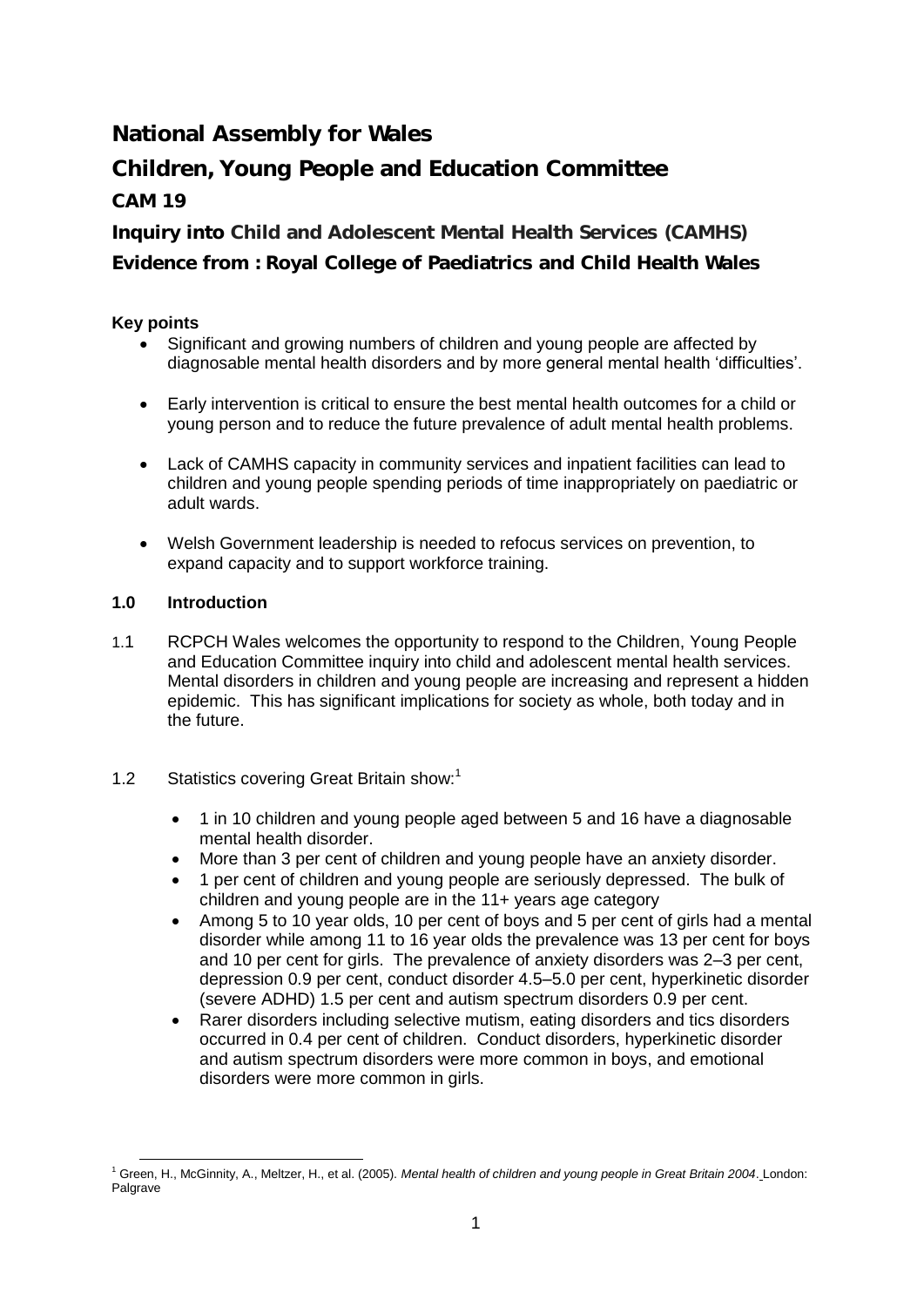- 1.3 Significantly more children have mental health "difficulties" which have a long-term impact on education, family function and life chances. There are strong links between mental health problems and adverse life circumstances (parental substance misuse, parental mental health, abuse and neglect, and poverty). Early and appropriate intervention minimises the mental health challenges for children and young people and the potential lifelong impact.
- 1.4 CAMHS services in Wales face pressure as the part of their budget that is supported by local authorities comes under budgetary constraints. To ensure that provision meets demand it is therefore imperative that data are collected on the prevalence and incidence of mental health conditions and an annual audit of services and expenditure in the area undertaken.
- 1.5 We have focused our response on the availability of, access to and priority given to CAMHS services as this is where our expertise and knowledge in relation to the care and treatment of children and young people with mental disorders lies.

#### **2.0 Availability of early intervention services for children and adolescents with mental health problems**

- 2.1 Children and young people with mental health problems can become adults with mental health problems. Early intervention is crucial to ensure the best possible outcomes for a child or young person. Early intervention and mental health provision in schools and clinics have been shown in some studies to improve outcomes and life chances for children and young people into adulthood and might be an opportunity to prevent and reduce mental health disorders in adulthood.
- 2.2 A study quoted by the YoungMinds charity found that more than half of all adults with mental health problems were diagnosed in childhood but less than half were treated appropriately at the time. $2$
- 2.3 There are many costs to not intervening early:
	- Individual children and young people and their families continuing to suffer with no support or inappropriate support.
	- Resources in NHS acute services used at crisis point to treat children and young people who could have been helped earlier.
	- Financial costs in the criminal justice system, social care, welfare and voluntary sector support.

#### **3.0 Access to community specialist CAMHS at tier 2 and above for children and adolescents with mental health problems, including access to psychological therapies**

3.1 RCPCH Wales draws the committee"s attention to the recent Healthcare Inspectorate Wales and Wales Audit Office report (December 2013) that said:

> *"There is a divergence between the Welsh Government's policy on inappropriate admissions to adult mental health wards and how young people presenting in crisis who are in need of an initial assessment are being dealt with. In the absence of comprehensive services in the community, young people in crisis are being admitted to adult mental*

 $\overline{a}$ <sup>2</sup> Kim-Cohen, J., Caspi, A., Moffitt, TE., et al (2003): *Prior juvenile diagnoses in adults with mental disorder*. Archives of general psychiatry, Vol 60, pp.709-717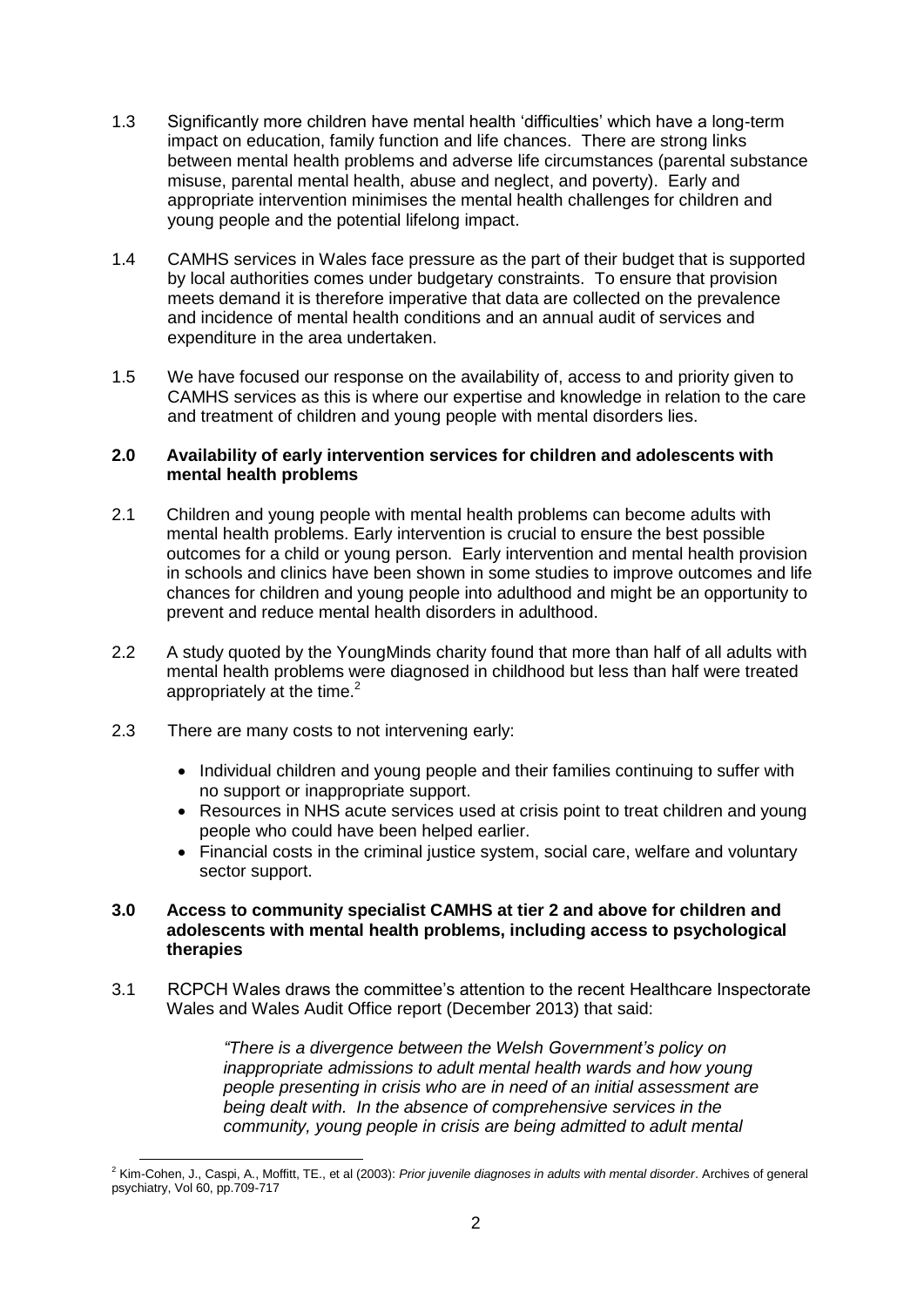*health or paediatric wards for an assessment. This is because the alternative of admitting to a CAMHS inpatient unit is deemed by clinicians in the units to be inappropriate."<sup>3</sup>*

- 3.2 Further to this quote RCPCH Wales believes there are not enough CAMHS inpatient facilities across Wales to accommodate the demand for inpatient beds. Children and young people who cannot access these services also end up in paediatric wards – as the next best option – which can be inappropriate both for the child and for other children on the acute paediatric ward.
- 3.3 One paediatrician consulted by RCPCH Wales reported having one or two admissions per day that require CAMHS and believes other hospitals in Wales are "likely to face the same issues". Paediatric staff in these cases have knowledge and experience of treating children and young people but do not necessarily have the specialist skills to address mental health problems.
- 3.4 These admissions can also lead to children and young people spending longer periods of time in hospital care because they cannot be referred to more appropriate care or discharged if the paediatrician is still concerned about their mental health. Children and young people can be passed between professionals and services repeatedly because of a lack of certainty about the most appropriate healthcare professional or care setting. RCPCH Wales is concerned that this may lead children and young people to feel poorly valued and unclear about their care, which in turn impacts on their mental health.

### **4.0 Whether CAMHS is given sufficient priority within broader mental health and social care services, including the allocation of resources to CAMHS**

- 4.1 Although there had been considerable investment in services more recently there is anecdotal evidence that suggests variation in access to services and in implementation of evidence-based interventions. There are also anecdotal reports of services having long waiting lists and of thresholds for access being too high, which leads to children and young people with less severe problems not being accepted.
- 4.2 The multi-agency nature of services allows the potential for lack of co-ordination between agencies which, particularly at a time of shrinking budgets, may mean that children and young people fall through the gaps. There may also be reluctance for agencies to invest in interventions when they themselves may not benefit from any savings, e.g. by providing early intervention.
- 4.3 Strategic leadership is required to recognise the long term benefits and potential savings of ensuring all children and young people are offered appropriate early intervention and access to high quality evidence based treatments. This requires commitment from the Welsh Government to resource services at all levels through:
	- Preventative services and prioritising these programmes within universal services as part of a commitment to 'invest to save'.
	- Ensuring that paediatric and specialist CAMHS services have sufficient capacity to meet the needs of children and young people.
	- Efforts to support the delivery of effective CAMHS by addressing workforce and training issues and shortfalls in resources.

 $3$  WAO and HIW, Child and Adolescent Mental Health Services: Follow-up Review of Safety Issues, 11 December 2013, p.5